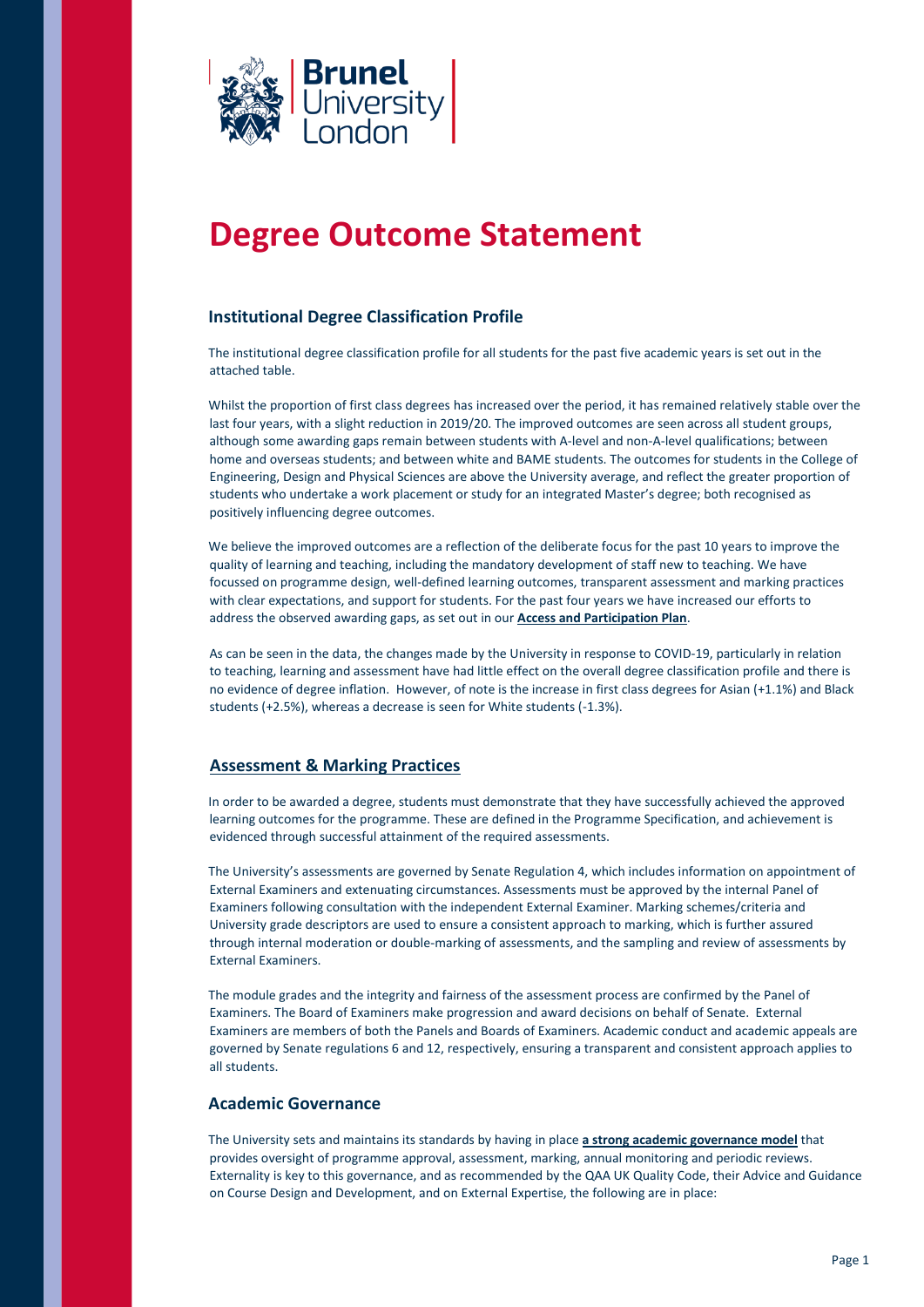- External reviewers, including from Professional and Statutory Regulatory Bodies (PSRBs) and accrediting bodies, provide independent scrutiny of programme development and approval, and of periodic programme reviews.
- Adherence to external reference points, including QAA subject benchmark statements, QAA Frameworks for Higher Education Qualifications (FHEQ) and requirements of external bodies.
- External Examiners, PSRBs and accrediting bodies provide assurance that our practices are sound and that the expected FHEQ and professional standards are met. External Examiners provide annual reports, which are responded to by the programme team and discussed at Boards of Studies, with oversight by the College Education Committees to ensure that issues are appropriately addressed and actions monitored. The University Education Committee, and subsequently Senate, receive a University-level summary report that highlights any issues and good practice arising from the External Examiners' scrutiny.

Central to the University's governance of academic standards is the University Education Committee. Reporting to Senate, it is responsible for the oversight and development of University-wide quality assurance processes. Senate is the University's principal body responsible for the regulation, governance and quality assurance of the academic work of the University.

Council, our governing body, receives reports from Senate on the University's academic work at each of its meetings, and further assures itself through independent internal audits and the engagement of external reviewers, including for this Statement.

### **Degree Algorithm**

The algorithms used for the calculation of awards are detailed in Senate Regulation 2, and apply to all programmes, including those delivered through partnership arrangements. There are strict criteria for the consideration of borderline candidates. The final award is based on a weighted grade point average (GPA) of Level 5 (1/3) and Level 6 (2/3) with the following restrictions:

- all Level 5 and 6 marks contribute to the award;
- no award can be made with an F (fail) grade in the profile;
- the volume of credits at E (narrow fail) grade is restricted (e.g. none allowed for the award of a first class degree);
- no condonation is permitted.

Each year students take 120 credits of study and assessment. Reassessments are limited to 40 credits at Levels 5 and 6; following a review the reassessment limit at Level 4 was increased to 120 credits from 2019/20. This recognised that Brunel was out of line with the sector; that for many students it takes time to adapt to the demands of university-level study; and the fact that Level 4 is used as a progression point where the outcome does not contribute to the final award. All reassessments are capped at D- (threshold grade), and no student (in the absence of extenuating circumstances) will have more than two opportunities per assessment.

To further assure ourselves of the integrity of our awards the University undertook a review of rounding practices and the criteria used for consideration of borderline students in 2018/19. This revealed that there was inconsistent use of rounding across the institution, that our borderline criteria were overly complex and the zone of consideration could be considered generous compared to some of the sector. We have addressed these issues: a Rounding Policy was introduced in September 2019 that specifies that rounding at module level, where multiple assessments are combined to give a single mark, is restricted to one decimal place. The zone of consideration has been restricted to 0.5 grade points (equivalent to 1%) below the borderline, and any uplift will require a minimum of 50% of the grade profile to be in the higher class. These changes required us to have due regard to CMA compliance, and therefore came into effect for students joining Level 4 from September 2019; the impact of these changes will not be measurable until summer 2022 when the 2019/20 cohort graduates. However, based on modelling we expect to see a seven percentage points reduction in the proportion of first class degrees awarded.

### **Learning and Teaching**

Brunel has been recognised nationally for its innovation in teaching practices and learning resources, in particular related to assessment: we received a Collaborate Award for Teaching Excellence (CATE) in 2016 for our work on Integrated Programme Assessment (IPA), and in 2019 for Digital Examinations; as sector-leading initiatives they have been extensively shared across the sector, and are being adopted or adapted by many institutions. The IPA approach provides a mechanism to address overassessment by using synoptic assessments that challenges students to integrate information and apply it to new contexts. From our own evidence base, we know that requiring fewer but more heavily weighted assessments increase student achievement. The use of Digital Examinations supports all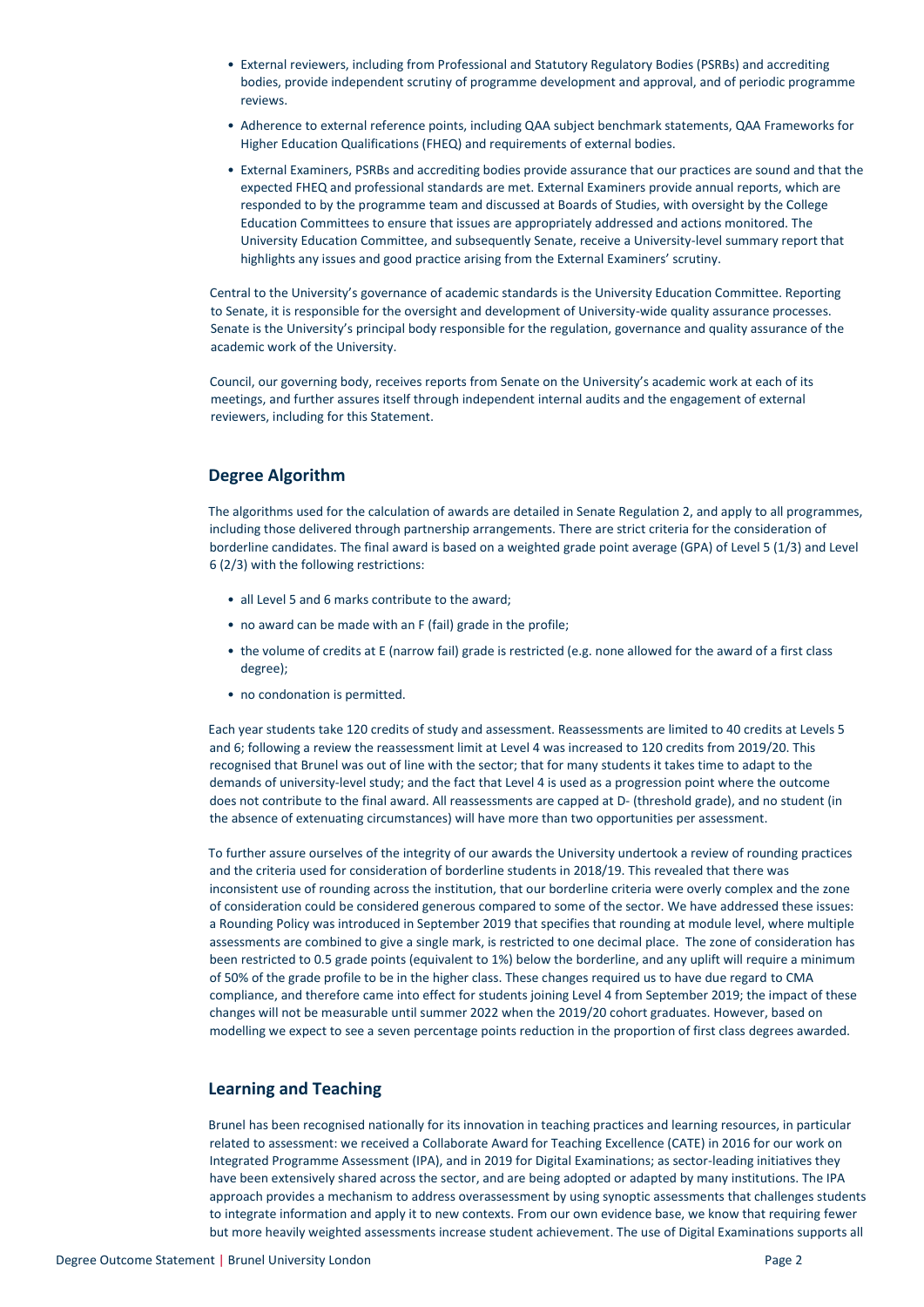students who increasingly find it difficult to write by hand for long periods of time, and the digital footprint through all stages of the assessment process facilitates investigations where there are concerns about the integrity of the process.

The strategic focus on learning and teaching over the past 10 years has had a particular emphasis on recognition and support for staff. A new Academic Education career pathway for those that provide leadership of learning and teaching practice and innovation within their departments and across the University was introduced in 2013/14. Following a review of our support for staff in relation to professional development related to learning and teaching, a new Academic Professional Development Unit was launched in August 2020 that provides a range of development opportunities to enhance academic practice. In 2019/20, 487 members of staff were recognised as Fellows of the Higher Education Academy, including 29 Senior Fellows and 8 Principal Fellows. The Academy for Transformation of Learning and Teaching was set up in September 2018 and has become a forum for an inclusive Brunel community of practice; the first cohort of Academy Fellows are supporting staff at all levels across the University to enhance their practice whilst contributing to the bigger debates on how to tackle issues such as awarding gaps and inclusion.

#### **COVID-19 Response**

The framework for our COVID-19 response was governed by the Emergency Senate Regulations which came into force in March 2020. These ensured the continuation of the University's standards, setting out requirements for academic governance, academic integrity and quality assurance, but allowing a degree of flexibility so that the University was best placed to respond to the circumstances.

The University applied the overarching principle that students should be supported to progress or complete their studies as intended, but with decisions about progression and awards based on evidenced achievement. Modifications were made to the Extenuating Circumstances Procedure to allow students who were unable to take their assessments in spring, or whose performance may have been adversely affected, to take their assessments later in the summer. The University did not implement a grade average safety net. The University has used Digital Examinations for a number of years, and had the infrastructure in place for moving all assessments online from March 2020. Examinations were undertaken remotely, with assessments modified to make them suitable for such a format, and the data presented in this Degree Outcome Statement demonstrate that the University has successfully maintained standards, which we believe is the best Covid-19 mitigation we can provide to our students.

#### **Identifying good practice, and actions**

The operation of University-wide award algorithms and associated award regulations (introduced in 2009) is considered to be best practice, so that all students can be confident that their awards are the result of transparent and fair processes.

The content of this statement relates to information that is regularly monitored, including degree outcomes by characteristics; our processes and procedures; and governance structures. The Degree Outcomes Statement will be reviewed annually to ensure that the information provided on our external website is accurate.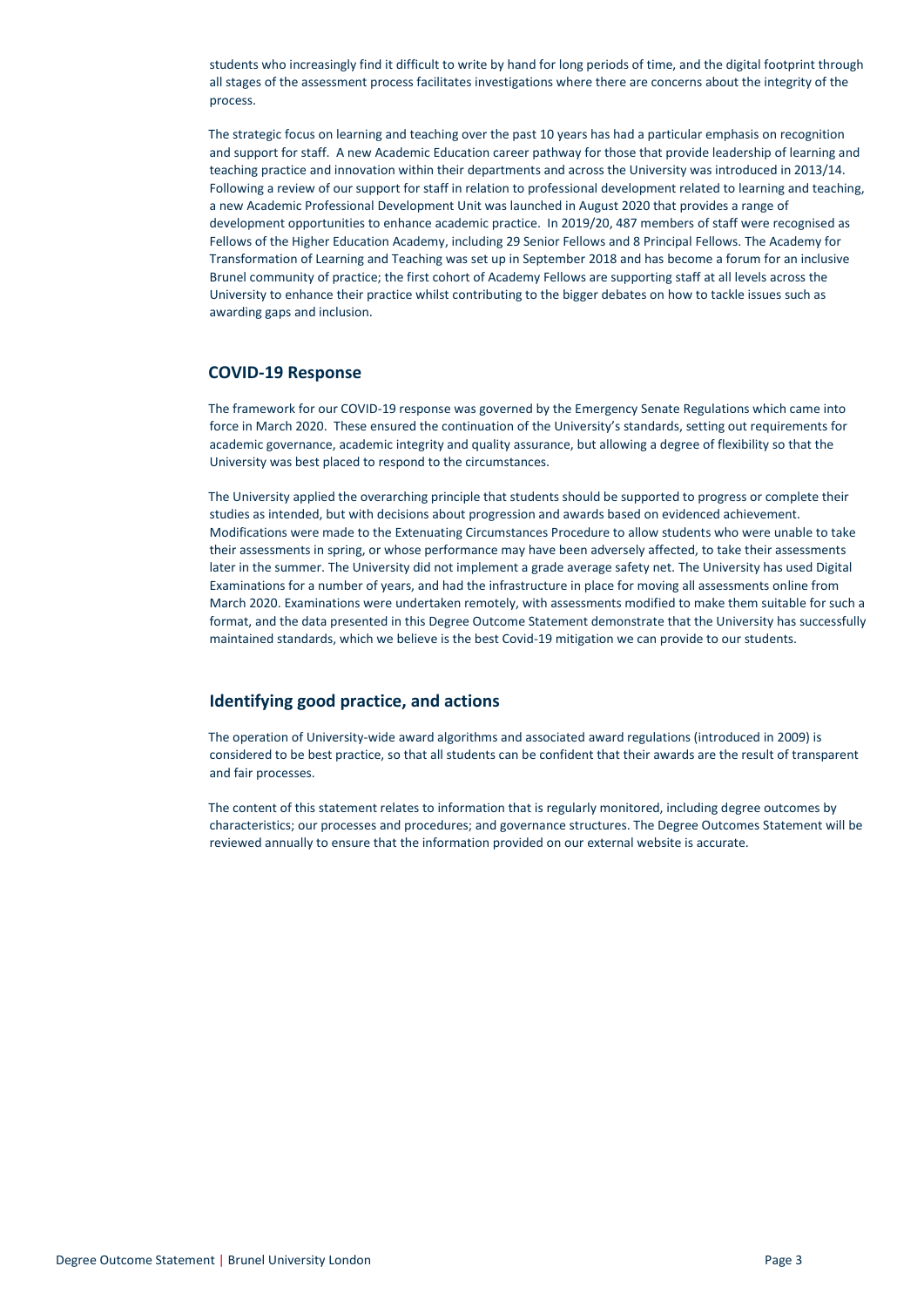# **Degree Classification Outcomes**

|                           |     | 2019/0 | 2018/9 | 2017/8 | 2016/7 | 2015/6 | <b>TOTAL</b> |
|---------------------------|-----|--------|--------|--------|--------|--------|--------------|
| University (All students) | 1st | 25.8%  | 26.1%  | 25.2%  | 25.1%  | 22.8%  | 25.0%        |
|                           | 2:1 | 51.2%  | 49.6%  | 51.0%  | 49.9%  | 51.2%  | 50.6%        |
|                           | 2:2 | 20.9%  | 21.9%  | 20.6%  | 22.5%  | 22.7%  | 21.7%        |
|                           | 3rd | 2.1%   | 2.4%   | 3.3%   | 2.5%   | 3.3%   | 2.7%         |

| Age (All<br>students)                    | Young $(21)$      | 1st | 25.5% | 25.9% | 24.8% | 25.6% | 23.0% | 25.0% |
|------------------------------------------|-------------------|-----|-------|-------|-------|-------|-------|-------|
|                                          |                   | 2:1 | 51.8% | 50.9% | 51.9% | 50.5% | 52.1% | 51.5% |
|                                          |                   | 2:2 | 20.7% | 20.8% | 20.0% | 21.7% | 21.6% | 20.9% |
|                                          |                   | 3rd | 2.0%  | 2.4%  | 3.3%  | 2.3%  | 3.3%  | 2.6%  |
|                                          | Mature (>21)      | 1st | 28.4% | 26.9% | 28.0% | 21.7% | 21.5% | 25.2% |
|                                          |                   | 2:1 | 45.5% | 40.3% | 44.0% | 45.8% | 45.5% | 44.2% |
|                                          |                   | 2:2 | 23.1% | 30.2% | 24.6% | 28.0% | 29.5% | 27.2% |
|                                          |                   | 3rd | 3.0%  | 2.6%  | 3.4%  | 4.5%  | 3.4%  | 3.4%  |
|                                          | No Disability     | 1st | 25.4% | 25.5% | 24.9% | 25.0% | 22.7% | 24.7% |
|                                          |                   | 2:1 | 51.5% | 49.5% | 50.9% | 49.5% | 51.0% | 50.5% |
|                                          |                   | 2:2 | 21.2% | 22.4% | 20.9% | 22.8% | 22.9% | 22.0% |
| <b>Disability (All</b>                   |                   | 3rd | 1.9%  | 2.6%  | 3.3%  | 2.6%  | 3.5%  | 2.8%  |
| students)                                |                   | 1st | 28.1% | 29.3% | 26.5% | 25.5% | 23.9% | 26.9% |
|                                          |                   | 2:1 | 49.3% | 50.3% | 51.6% | 52.4% | 52.9% | 51.1% |
|                                          | <b>Disability</b> | 2:2 | 19.7% | 19.2% | 18.9% | 20.1% | 21.0% | 19.7% |
|                                          |                   | 3rd | 3.0%  | 1.3%  | 3.0%  | 2.0%  | 2.2%  | 2.3%  |
|                                          | A-Level           | 1st | 29.9% | 31.6% | 30.5% | 29.7% | 29.2% | 30.2% |
| <b>Entry Quals</b><br>(Home<br>students) |                   | 2:1 | 50.8% | 50.3% | 53.1% | 54.7% | 54.7% | 52.6% |
|                                          |                   | 2:2 | 17.3% | 16.6% | 14.8% | 14.2% | 14.4% | 15.5% |
|                                          |                   | 3rd | 2.1%  | 1.6%  | 1.6%  | 1.4%  | 1.8%  | 1.7%  |
|                                          | A-Level and Other | 1st | 23.5% | 21.0% | 21.7% | 22.8% | 22.2% | 22.2% |
|                                          |                   | 2:1 | 52.9% | 53.2% | 49.8% | 50.9% | 51.8% | 51.8% |
|                                          |                   | 2:2 | 22.3% | 23.0% | 24.6% | 24.0% | 23.5% | 23.5% |
|                                          |                   | 3rd | 1.2%  | 2.8%  | 3.9%  | 2.3%  | 2.4%  | 2.5%  |
|                                          | Not A-Level       | 1st | 14.8% | 19.9% | 19.0% | 19.3% | 14.5% | 17.5% |
|                                          |                   | 2:1 | 51.3% | 44.2% | 49.7% | 42.0% | 52.2% | 47.8% |
|                                          |                   | 2:2 | 31.1% | 32.3% | 26.2% | 34.9% | 27.3% | 30.4% |
|                                          |                   | 3rd | 2.8%  | 3.6%  | 5.1%  | 3.7%  | 6.0%  | 4.2%  |
|                                          | White             | 1st | 36.9% | 38.2% | 36.9% | 36.0% | 33.3% | 36.3% |
|                                          |                   | 2:1 | 48.7% | 47.3% | 47.8% | 48.6% | 50.3% | 48.5% |
| <b>Ethnicity (All</b>                    |                   | 2:2 | 12.4% | 12.9% | 13.1% | 14.4% | 14.6% | 13.5% |
|                                          |                   | 3rd | 2.0%  | 1.6%  | 2.1%  | 1.1%  | 1.7%  | 1.7%  |
|                                          | Asian             | 1st | 22.7% | 21.6% | 19.5% | 20.8% | 16.9% | 20.4% |
|                                          |                   | 2:1 | 52.4% | 50.5% | 52.2% | 47.9% | 51.9% | 51.1% |
|                                          |                   | 2:2 | 22.7% | 25.3% | 24.4% | 27.8% | 26.5% | 25.2% |
|                                          |                   | 3rd | 2.2%  | 2.6%  | 3.9%  | 3.4%  | 4.7%  | 3.3%  |
| students)                                | <b>Black</b>      | 1st | 15.8% | 13.3% | 14.6% | 10.0% | 14.1% | 13.7% |
|                                          |                   | 2:1 | 51.8% | 52.2% | 54.9% | 58.2% | 53.0% | 53.9% |
|                                          |                   | 2:2 | 29.0% | 30.9% | 27.4% | 28.8% | 29.8% | 29.2% |
|                                          |                   | 3rd | 3.4%  | 3.6%  | 3.1%  | 3.0%  | 3.0%  | 3.3%  |
|                                          | Other             | 1st | 21.0% | 19.4% | 20.0% | 24.3% | 19.7% | 20.8% |
|                                          |                   | 2:1 | 52.4% | 50.7% | 52.2% | 49.8% | 49.8% | 51.1% |
|                                          |                   | 2:2 | 25.8% | 27.2% | 23.0% | 22.5% | 26.2% | 25.0% |
|                                          |                   | 3rd | 0.7%  | 2.7%  | 4.9%  | 3.3%  | 4.3%  | 3.1%  |